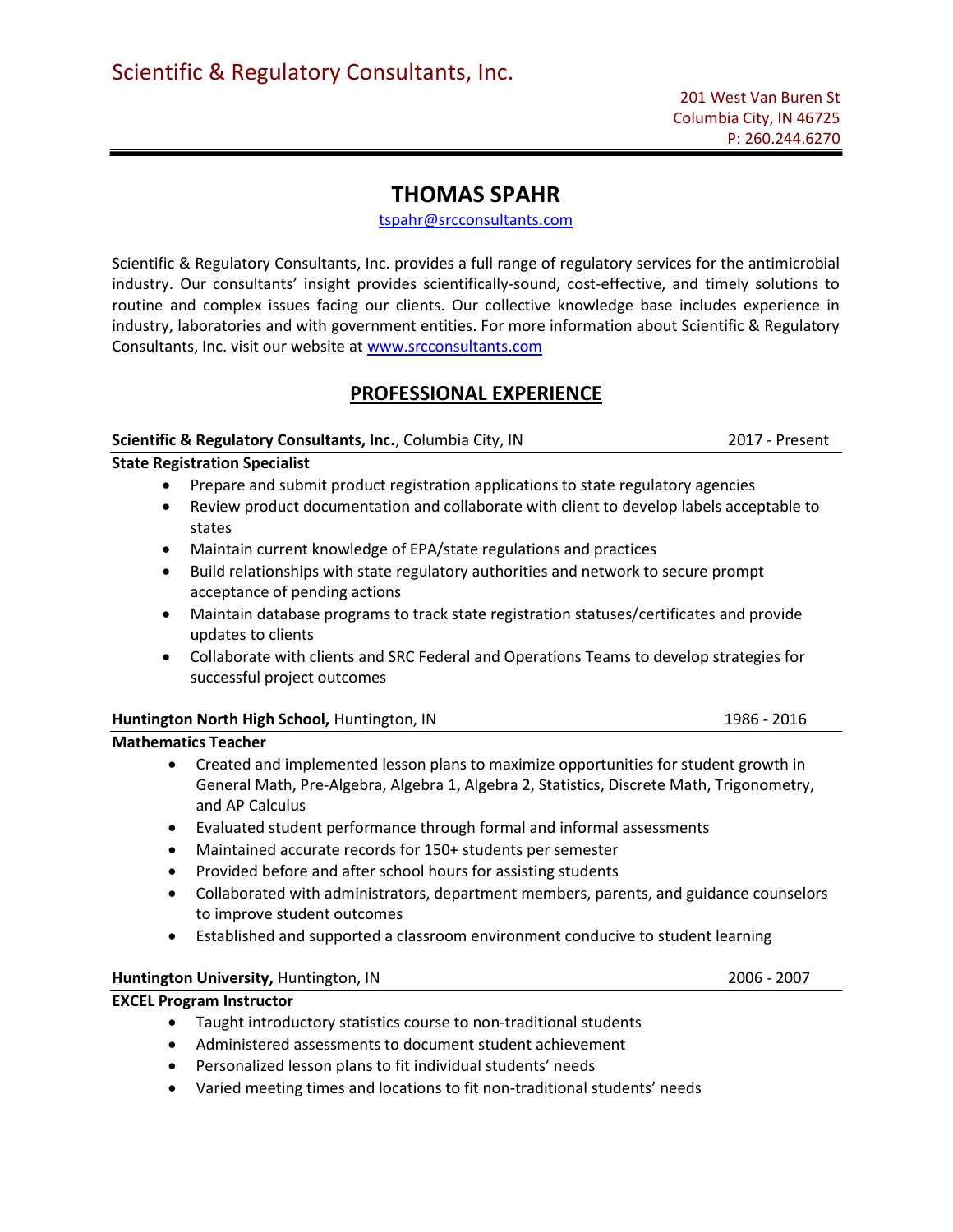## EDUCATION

B.S. in Mathematics, Taylor University, Upland, IN; 1986 M.S. in Educational Administration, Indiana University (IPFW), Fort Wayne, IN; 1991

## CORPORATE PROFESSIONAL AFFILIATIONS

British Chemicals Association (BCA) (Formerly BACS) Center for Biocide Chemistries (CBC) Household & Commercial Products Association (HCPA) International Sanitary Supply Association (ISSA) Personal Care Products Council (PCPC)

## PROFESSIONAL DEVELOPMENT

### U.S. Environmental Protection Agency (EPA)

Pesticide Label Review Training; 01/17

#### ALSTAR

Mid-Year Meeting; 04/18

#### ECG, Inc.

Convince Me: Persuasion and Negotiation Training; 08/18

#### Fred Pryor Seminars

 Workplace Life Jacket: 7 Tips to Improve Your Work-Life Balance; 05/22 Working Well With Everyone: Diversity = Greatness; 03/22 Working Well With Everyone: Greatness; 02/22 Being Resilient No Matter What; 01/22 Having Great Conversations; 09/21

#### Gladieux Consulting

Better Business Writing; Add Power to Your Words at Work; 05/18

#### Global Leadership Network Global Leadership Summit; 08/20

### Household & Commercial Products Association (HCPA)

NYDEC Workshop; 10/19

## Indiana University – Purdue University – Fort Wayne (IPFW)

 Professionalism and Etiquette for Business; 10/17 The Building Blocks of Effective Messages; 08/17